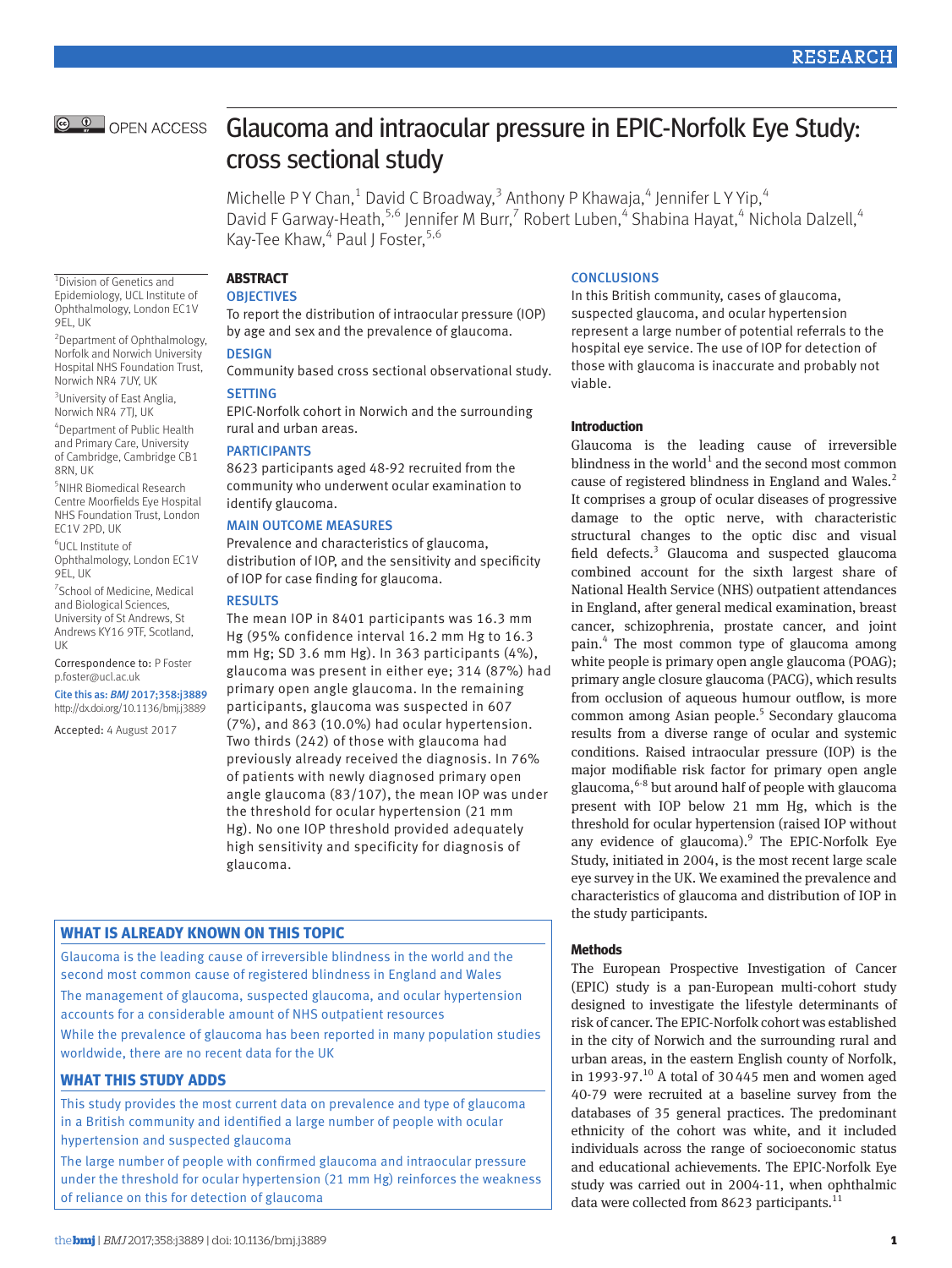The first 443 sequential participants had IOP measured with a non-contact tonometer (AT555, Reichert Corporation, Philadelphia, PA, USA). In the remaining participants IOP was measured three times in each eye with the ocular response analyser (ORA) non-contact analyser (Reichert Corporation, Philadelphia, PA, USA) with software version 3.01. This flattens the cornea with a jet of air and uses an electro-optical system to measure the air pressures at which the cornea flattens both inwards and outwards. The average of the two pressure values are calibrated linearly against the Goldmann applanation tonometer (GAT) to provide a Goldmann-equivalent IOP measurement (IOPg, mm Hg). $^{12}$ 

A systematic review showed that among 12 studies that directly compared the agreement between IOPg and GAT, the mean difference between the two (IOPg− GAT) is 1.5 mm Hg (95% predicted interval −0.6 mm Hg to 3.7 mm Hg). $^{13}$ 

The glaucoma status of the participants was determined from a systematic examination that included visual acuity, tonometry, and assessment of the optic nerve head (Heidelberg Retina Tomograph II) and the peripapillary nerve fibre layer with scanning laser polarimetry (GDx VCC, Zeiss, Dublin, CA, USA). A 24-2 central threshold visual field test (Humphrey 750i Visual Field Analyzer, Carl Zeiss Meditech, Welwyn Garden City, UK) was performed in those participants with abnormal findings on HRT or GDx VCC and in one in 10 with normal findings. Those with abnormal findings who met a set of predefined criteria designed to detect glaucoma were referred to the eye department of the Norfolk and Norwich University Hospital for a definitive eye examination by a consultant ophthalmologist with a specialist interest in glaucoma (DCB). A detailed description of the study design has been published previously.<sup>11</sup> Glaucoma was defined as the presence of characteristic structural abnormalities of the optic disc and visual field loss, with no other explanations for the disc and field appearances. The differentiation between high tension and normal tension glaucoma was based on IOP level before glaucoma treatment started. Suspected glaucoma was defined as the presence of early or minor glaucomatous disc features, associated with a normal visual field or the absence of visual field data. Ocular hypertension was defined as IOP >21 mm Hg with no features of glaucoma in the optic disc or visual field. Specific quantitative methods and principles for diagnosis of primary open angle glaucoma and suspected primary open angle glaucoma followed the diagnostic principles from the International Society of Geographical and Epidemiological Ophthalmology (ISGEO).3 To limit false positive or false negative results, another consultant glaucoma ophthalmologist (PJF) reviewed all examination findings and history in a subset of high risk participants. Figure 1 shows the flow of participants through the study and the diagnostic process. We determined glaucoma diagnosis per person by taking the clinically more serious diagnosis of either eye in the following hierarchy (most serious to

least serious): glaucoma, suspected glaucoma, ocular hypertension (IOP >21 mm Hg), narrow angle spectrum (primary angle closure, primary angle closure suspect and narrow angles), and normal.

#### Statistical analysis

The IOP reported for the cohort was the mean of the mean IOP in the left and right eyes, with the ORA IOPg or the AT555 NCT values. We calculated sensitivities and specificities of IOP for glaucoma detection from the ability of various IOP thresholds to differentiate between participants with all cause glaucoma in either eye and those with no glaucoma in either eye. The reporting of this study conformed to the STROBE statement.<sup>14</sup> All statistical analyses were performed with STATA (Stata/SE 13.1, StataCorp, College Station, TX).

#### **Results**

There were 8623 participants in the EPIC-Norfolk Eye Study, with a mean age of 68.7 (range 48-92), and over half (55%) were women. Compared with the population estimates for Norfolk and for the UK, the study population was older and had a decreasing proportion of women with age, which is opposite to the Norfolk



Fig 1 | Flow of participants through EPIC-Norfolk study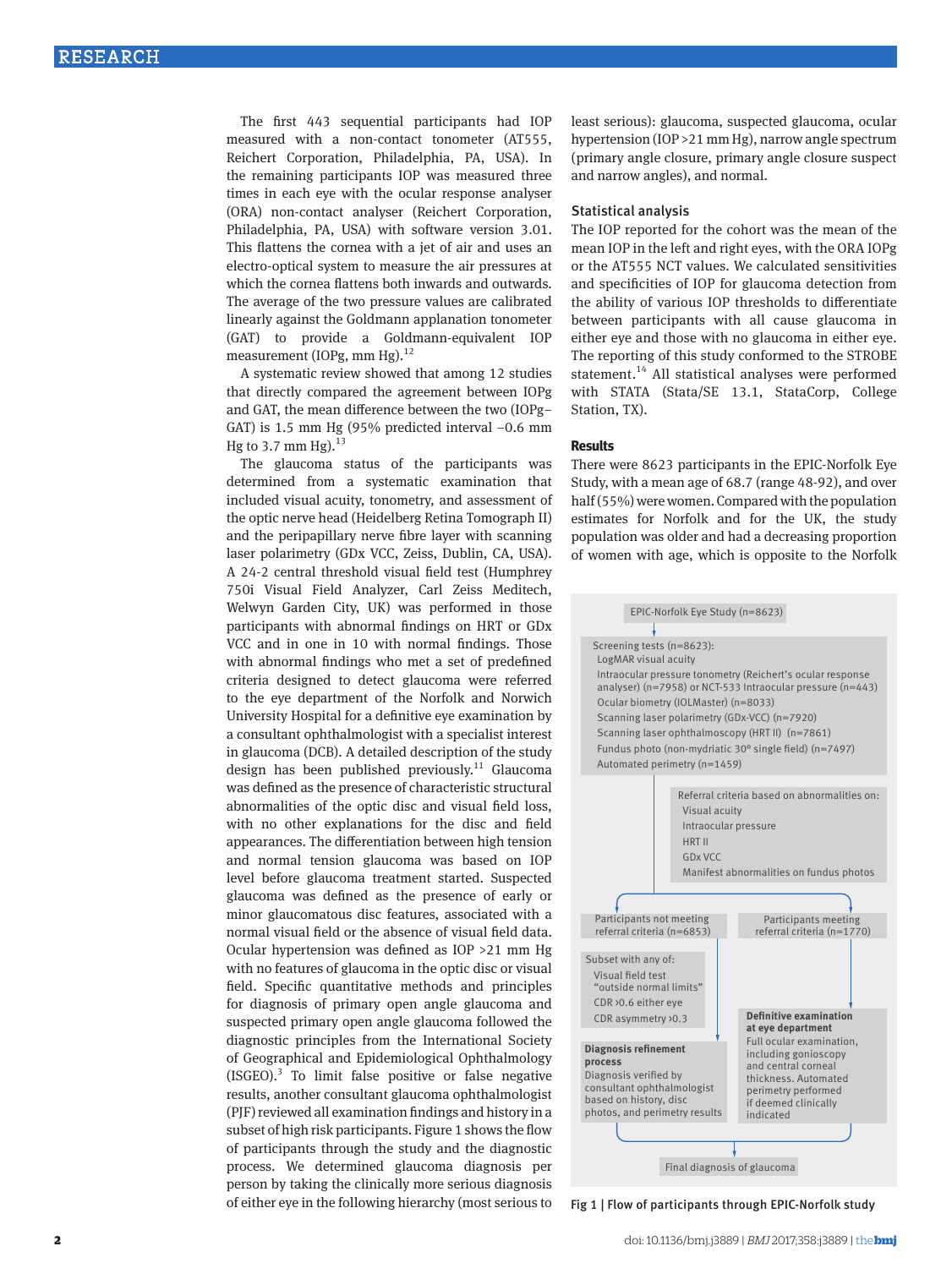

Fig 2 | Age and sex distribution of EPIC-Norfolk 3HC cohort compared with population of Norfolk and UK (2014 mid-year population estimates $^{15}$ )

and UK population's trend of an increasing proportion of women with age (fig 2). Nearly all participants were white (99.4%), compared with 96.5% and 87.2%, respectively, in Norfolk and the UK.15

Tables 1 and 2 show the glaucoma diagnosis by eye and by person. A total of 363 participants (4.2%, 95% confidence interval 3.8% to 4.6%) had glaucoma in either eye, 314 had primary open angle glaucoma (3.6%, 3.3% to 4.0%), 607 (7.0%) had suspected glaucoma, 863 (10.0%) had ocular

| Table 1   Diagnosis of glaucoma by eye in 8623 men and women aged 48-92 in EP-<br>IC-Norfolk cohort. Figures are numbers (percentage) of participants |                       |             |  |  |  |  |  |  |  |  |  |
|-------------------------------------------------------------------------------------------------------------------------------------------------------|-----------------------|-------------|--|--|--|--|--|--|--|--|--|
| <b>Diagnosis</b>                                                                                                                                      | Left eye<br>Right eye |             |  |  |  |  |  |  |  |  |  |
| Normal                                                                                                                                                | 7091 (82.2)           | 7061 (81.9) |  |  |  |  |  |  |  |  |  |
| Primary open angle glaucoma                                                                                                                           | 236(2.7)              | 230(2.7)    |  |  |  |  |  |  |  |  |  |
| High tension glaucoma                                                                                                                                 | 121(1.4)              | 121(1.4)    |  |  |  |  |  |  |  |  |  |
| Normal tension glaucoma                                                                                                                               | 115(1.3)              | 109(1.3)    |  |  |  |  |  |  |  |  |  |
| Primary angle closure glaucoma                                                                                                                        | 20(0.2)               | 17(0.2)     |  |  |  |  |  |  |  |  |  |
| Secondary glaucoma                                                                                                                                    | 9(0.1)                | 11(0.1)     |  |  |  |  |  |  |  |  |  |
| Subtotal with glaucoma                                                                                                                                | 265(3.1)              | 258(3.0)    |  |  |  |  |  |  |  |  |  |
| Suspected open angle glaucoma                                                                                                                         | 444(5.2)              | 443(5.1)    |  |  |  |  |  |  |  |  |  |
| Ocular hypertension and suspected open angle glaucoma                                                                                                 | 67(0.8)               | 67(0.8)     |  |  |  |  |  |  |  |  |  |
| Suspected angle closure glaucoma                                                                                                                      | 27(0.3)               | 28(0.3)     |  |  |  |  |  |  |  |  |  |
| Secondary ocular hypertension /suspected open angle glaucoma                                                                                          | 2(0.0)                | 4(0.1)      |  |  |  |  |  |  |  |  |  |
| Subtotal suspected glaucoma                                                                                                                           | 540(6.3)              | 542(6.3)    |  |  |  |  |  |  |  |  |  |
| Ocular hypertension                                                                                                                                   | 641 (7.4)             | 670 (7.8)   |  |  |  |  |  |  |  |  |  |
| Primary angle closure                                                                                                                                 | 27(0.3)               | 32(0.4)     |  |  |  |  |  |  |  |  |  |
| Narrow angles                                                                                                                                         | 36(0.4)               | 34(0.4)     |  |  |  |  |  |  |  |  |  |
| Not recorded                                                                                                                                          | 23(0.3)               | 26(0.3)     |  |  |  |  |  |  |  |  |  |
| Total                                                                                                                                                 | 8623 (100)            | 8623 (100)  |  |  |  |  |  |  |  |  |  |

| Table 2   Diagnosis of glaucoma in 8623 men and      |
|------------------------------------------------------|
| women aged 48-92 in EPIC-Norfolk cohort. Figures are |
| numbers (percentage) of participants                 |
|                                                      |

| Diagnosis*            | No (%) of participants |
|-----------------------|------------------------|
| Normal                | 6713 (77.9)            |
| Glaucoma              | 363(4.2)               |
| Suspected glaucoma    | 607(7.0)               |
| Ocular hypertension   | 863 (10.0)             |
| Narrow angle spectrum | 54(0.6)                |
| Unrecorded            | 23(0.3)                |
| Total                 | 8623 (100)             |

\*More serious diagnosis of either eye used, from (most serious to least serious): glaucoma, suspected glaucoma, ocular hypertension, narrow angle spectrum (primary angle closure, primary angle closure suspect), normal, diagnosis not recorded.

hypertension (untreated IOP >21 mm Hg), and 54 (0.6%) had narrow angle spectrum. Twenty three participants (0.3%) had no recorded diagnosis as they declined or were unable to undergo definitive eye examination after abnormal results on the screening tests. Table 3 breaks down glaucoma by type in the 363 affected men and women. Most people with glaucoma had primary open angle glaucoma (86.5%), with an equal proportion of high pressure and normal pressure glaucoma. Out of the 523 eyes affected by glaucoma, formal visual field assessment was not feasible in 28 because of poor vision. Most of these participants had secondary glaucoma, which was diagnosed by advanced disc cupping and uncontrolled IOP.

Among the cases of glaucoma, 242 (66.6%) were previously known, and 66.3% cases of primary open angle glaucoma were previously known. The prevalence of glaucoma in the study population increased with age and was higher in men than in women (table 4).

# Table 3 | Type of glaucoma in 363 men and women aged 48-92 with glaucoma in EPIC-Norfolk cohort. Figures are numbers (percentage) of participants

| No (%) of participants |
|------------------------|
| 314 (86.5)             |
| 157(43.3)              |
| 157(43.3)              |
| 29(8.0)                |
| 20(5.5)                |
| 363 (100)              |
|                        |

### Table 4 | Glaucoma by age and sex in 363 men and women aged 48-92 with glaucoma in EPIC-Norfolk cohort. Figures are numbers (percentage of age group)

|             | All cause glaucoma |           | Primary open angle<br>glaucoma |           |  |  |  |
|-------------|--------------------|-----------|--------------------------------|-----------|--|--|--|
| Age (years) | Men                | Women     | Men                            | Women     |  |  |  |
| < 55        | 1(0.8)             | 1(0.5)    | 1(0.8)                         | 1(0.5)    |  |  |  |
| 55-60       | 4(1.5)             | 5(1.0)    | 4(1.5)                         | 5(1.0)    |  |  |  |
| 60-65       | 20(2.3)            | 19(1.5)   | 16(1.8)                        | 15(1.2)   |  |  |  |
| 65-70       | 34(4.3)            | 22(2.2)   | 27(3.4)                        | 21(2.1)   |  |  |  |
| $70 - 75$   | 50(6.6)            | 42(5.0)   | 44(5.8)                        | 31(3.7)   |  |  |  |
| 75-80       | 43(7.2)            | 30(4.9)   | 39(6.6)                        | 26(4.3)   |  |  |  |
| $\geq 80$   | 48 (11.2)          | 44 (10.8) | 44 (10.5)                      | 41(10.1)  |  |  |  |
| Total       | 200(5.2)           | 163(3.4)  | 175(4.5)                       | 140 (3.0) |  |  |  |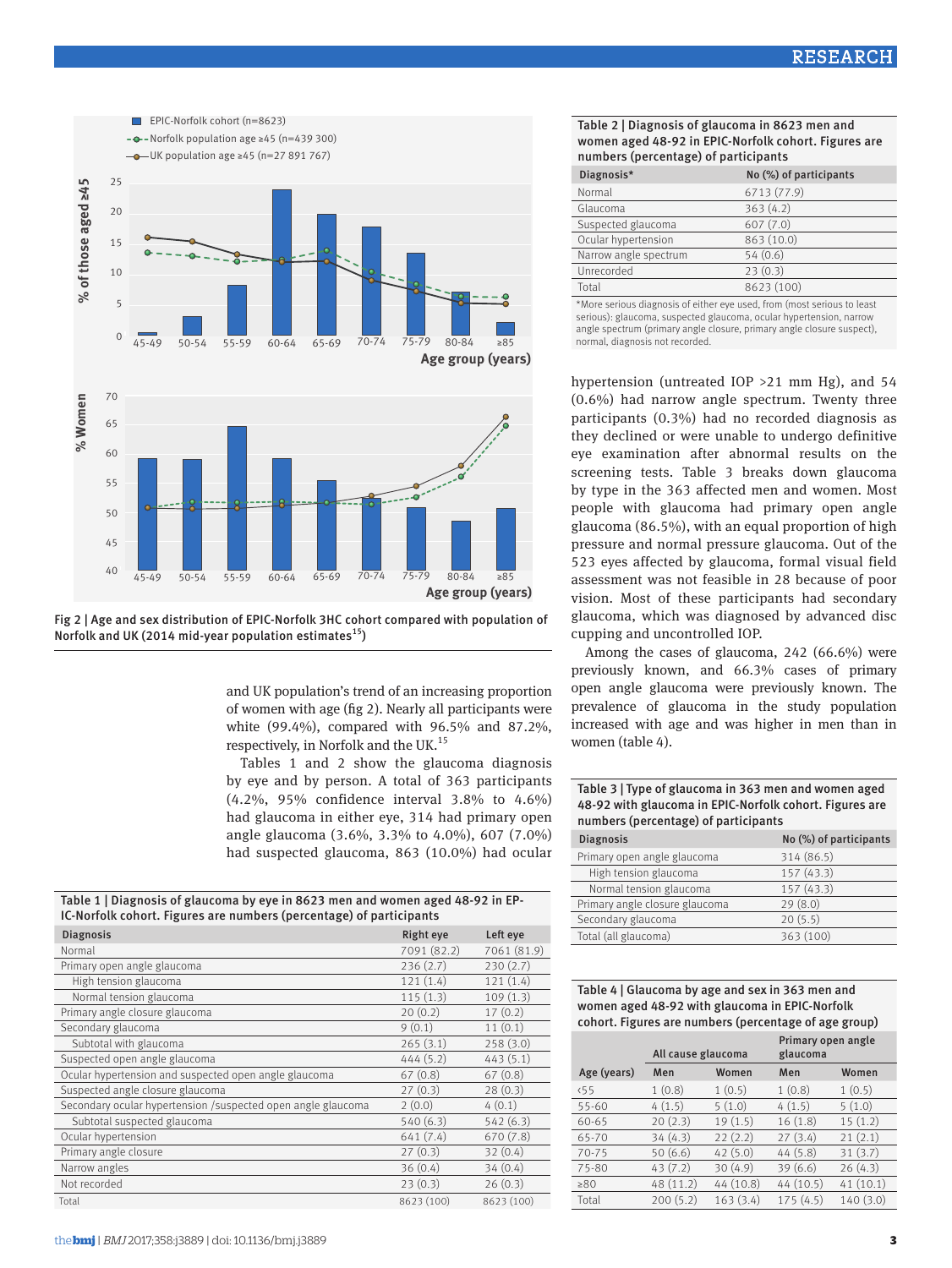



IOP was measured in 8401 participants (7958 with ORA, 443 with AT555 NCT), 243 of whom used ocular hypotensive eye drops in either eye. Figure 3 shows the distribution of mean IOP of both eyes, which followed an approximately Gaussian distribution, with a right skew and an exaggerated peak. The cohort mean IOP was 16.3 mm Hg (95% confidence interval 16.2 mm Hg to 16.3 mm Hg; SD 3.6 mm Hg). Table 5 shows the distribution of IOP by age and sex. The mean IOP for glaucomatous eyes was 16.7 mm Hg (17.1 mm Hg to 18.1 mm Hg; range 4.0-45.6 mm Hg), and the percentage of eyes with glaucoma increased with IOP (fig 4). Of the 107 patients with a new diagnosis of primary open angle glaucoma, 76% (81) had mean IOP below 21 mm Hg.

Table 6 and figure 5 show the sensitivity and specificity of glaucoma detection at different IOP thresholds. Overall, sensitivity was poor at all levels shown, regardless of the additional refining parameters of age and sex, and there was no one single level that afforded both high sensitivity and specificity.

### **Discussion**

In this large population based study, we found that intraocular pressure was not a sensitive or specific

| Table 5   Distribution of mean intraocular pressure (IOP)* by age and sex in 8623 men |  |
|---------------------------------------------------------------------------------------|--|
| and women aged 48-92 in EPIC-Norfolk cohort                                           |  |

|                   | Men            |                       | Women          |                     |  |  |  |
|-------------------|----------------|-----------------------|----------------|---------------------|--|--|--|
| Age group (years) | No of patients | IOP mm Hg (95% CI)    | No of patients | IOP mm Hg (95% CI)  |  |  |  |
| < 55              | 128            | 15.9 (15.4 to 16.5)   | 185            | 15.7 (15.2 to 16.2) |  |  |  |
| $55 - 60$         | 262            | 15.8 (15.4 to 16.3)   | 473            | 15.9 (15.6 to 16.2) |  |  |  |
| $60 - 65$         | 857            | 16.4 (16.2 to 16.7)   | 1240           | 16.5 (16.3 to 16.6) |  |  |  |
| $65 - 70$         | 790            | 16.2 (15.9 to 16.4)   | 969            | 16.7 (16.5 to 17.0) |  |  |  |
| $70 - 75$         | 746            | 16.3 (16.0 to 16.5)   | 808            | 16.3 (16.1 to 16.6) |  |  |  |
| $75 - 80$         | 570            | 16.0 (15.7 to 16.4)   | 591            | 16.2 (15.9 to 16.4) |  |  |  |
| $\geq 80$         | 402            | 16.0 (15.6 to 16.4)   | 380            | 15.8 (15.5 to 16.2) |  |  |  |
| Total             | 3755           | $16.2$ (16.1 to 16.3) | 4646           | 16.3 (16.2 to 16.4) |  |  |  |

\*Mean IOP of both eyes.



Fig 4 | Intraocular pressure for all eyes and eyes with glaucoma in EPIC-Norfolk cohort

indicator of glaucoma. This is the most current large scale population study reporting glaucoma epidemiology in the UK. We found many participants with suspected glaucoma or ocular hypertension, confirming a large potential referral burden to the NHS. IOP has also been shown to be a poor case finding test for glaucoma.

# Principal findings and comparison with other studies

Data on prevalence of glaucoma have been reported from populations in the US,<sup>16 17</sup> Australia,<sup>18 19</sup> Europe,<sup>20-22</sup> and South East Asia.<sup>23-26</sup> Recent data from the UK, however, is lacking, with the last published cross sectional population surveys being one from rural west of Ireland in 1993<sup>27</sup> and another from north London in  $1998.<sup>28</sup>$ 

There were differences between the participants from EPIC-Norfolk and the local population of Norfolk as the study participants were not sampled systematically but recruited by inviting all adults aged >40 from GP practices. Apart from differences in age and sex composition, EPIC-Norfolk participants were less likely to live in deprived areas and were potentially healthier because of the volunteer nature of the study. The people with glaucoma identified in the cohort might therefore not be fully representative of the local or national population and are probably an underestimation of the true numbers. Nevertheless, results in this study corroborated many established trends in glaucoma epidemiology. The predominant type in our cohort was primary open angle glaucoma, a consistent finding among European populations.<sup>529</sup> The prevalence increased with age, which is its strongest known risk factor.<sup>30</sup> The prevalence of all cause glaucoma in those aged 48-92 was 4.2% (95% confidence interval 3.8% to 4.6%) and 3.7% (3.3% to 4.0%) for primary open angle glaucoma. This echoed findings from a meta-analysis in 2014, in which the prevalence of glaucoma (primary open angle glaucoma and primary angle closure glaucoma) for Europeans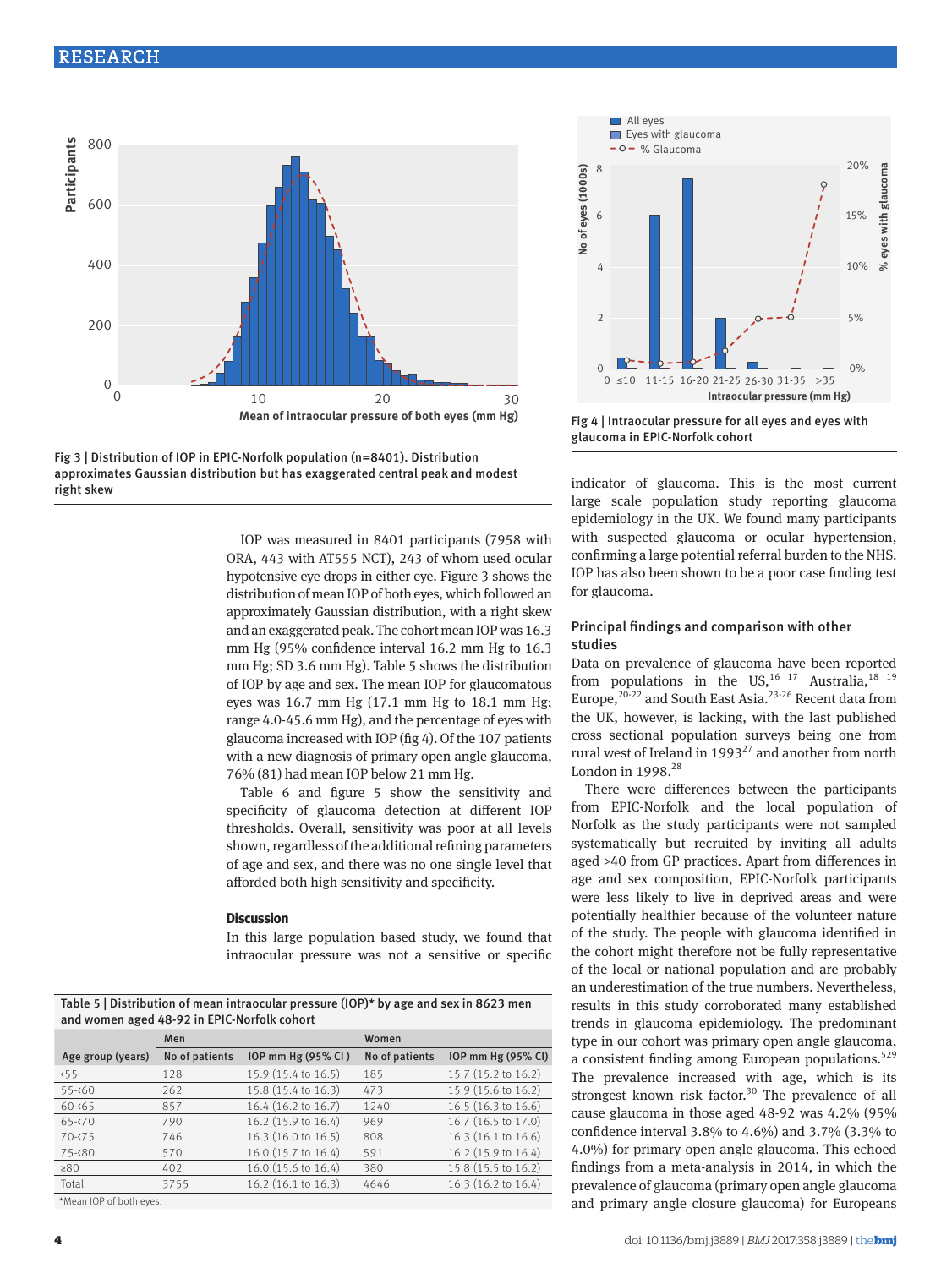|           | Sensitivity (%) |              |           |              |           |      | Specificity (%) |         |              |      |               |           |      |       |
|-----------|-----------------|--------------|-----------|--------------|-----------|------|-----------------|---------|--------------|------|---------------|-----------|------|-------|
|           |                 | Age          |           |              |           |      |                 |         | Age          |      |               |           |      |       |
| IOP mm Hg | Overall         | $\langle 65$ | $\leq 65$ | $\langle 70$ | $\geq 70$ | Men  | Women           | Overall | $\langle 65$ | ≤65  | <b>&lt;70</b> | $\geq 70$ | Men  | Women |
| >19       | 45.0            | 36.7         | 46.3      | 45.6         | 44.7      | 49.2 | 39.7            | 73.2    | 74.1         | 72.6 | 72.8          | 73.6      | 73.7 | 72.7  |
| >20       | 36.3            | 26.5         | 37.9      | 34.0         | 37.3      | 42.4 | 28.9            | 81.0    | 82.0         | 80.3 | 80.9          | 81.0      | 80.5 | 81.3  |
| $>21$     | 30.0            | 24.5         | 30.9      | 28.2         | 30.7      | 35.1 | 23.7            | 86.9    | 87.7         | 86.4 | 86.8          | 87.0      | 85.8 | 87.7  |
| $>22$     | 25.4            | 22.5         | 25.8      | 23.3         | 26.2      | 30.4 | 19.2            | 91.2    | 91.9         | 90.7 | 91.1          | 91.3      | 90.3 | 91.9  |
| $>23$     | 20.5            | 18.4         | 20.8      | 20.4         | 20.5      | 24.6 | 15.4            | 94.0    | 94.5         | 93.8 | 93.8          | 94.5      | 93.2 | 94.7  |
| >24       | 16.7            | 18.4         | 16.4      | 16.5         | 16.8      | 20.9 | 11.5            | 96.0    | 96.2         | 95.9 | 95.7          | 96.4      | 95.4 | 96.5  |
| $>25$     | 12.1            | 12.2         | 12.1      | 10.7         | 12.7      | 16.2 | 7.1             | 97.1    | 97.0         | 97.2 | 96.9          | 97.5      | 96.6 | 97.6  |
| $>26$     | 7.8             | 8.2          | 7.7       | 6.8          | 8.2       | 11.0 | 3.9             | 98.0    | 97.8         | 98.1 | 97.8          | 98.3      | 97.5 | 98.4  |

Table 6 | Sensitivity and specificity for detection of all cause glaucoma at different thresholds of intraocular pressure  $(10P)$ 

aged 40-80 was 2.93% (1.85% to 4.40%) and the prevalence of primary open angle glaucoma was 2.51% (1.54% to 3.89%).<sup>5</sup> In another meta-analysis, published in 2006, the pooled prevalence of primary open angle glaucoma in white people was 2.1% (1.6% to  $2.7\%$ ).<sup>31</sup>

In our cohort, two thirds of those with primary open angle glaucoma had previously received the diagnosis. This is the highest reported figure from a major community based study. Previous reported figures include 49% in the Blue Mountains Eye Study,  $18$ 50% in Melbourne's Visual Impairment Study,<sup>19</sup> 50% in the Thessaloniki Eye Study,<sup>22</sup> 47% in the Rotterdam Eye Study, $^{20}$  and 50% among white people in the Baltimore Eye Survey.<sup>32</sup> Glaucoma is a largely asymptomatic disease, with insidious onset. In most industrialised countries, it is detected by opportunistic case finding and relies on people being examined by an eye care professional. In the UK, this would usually be a community optometrist. People with suspected glaucoma are then referred to ophthalmologists for definitive diagnosis and management. The higher rate of previously known glaucoma cases in EPIC-Norfolk than in other studies could reflect either better access to healthcare among the study participants because of recruitment bias or generally more effective provision of healthcare in the UK, with universal access and free eye tests for those aged over 60 in the NHS.



Fig 5 | Sensitivity and specificity for detection of all cause glaucoma in EPIC-Norfolk cohort

A striking finding in the study was the large number of people with suspected glaucoma (7%) and ocular hypertension (10%). Collectively they represent a large number of potential referrals to the hospital eye services, many of whom remain under observation for up to five years.  $33$  This is reflected by the existing burden in hospital eye services, whereby ocular hypertension accounts for 30-45% of the referrals it receives.  $3435$ Coupled with the fact that glaucoma is a chronic disease that needs regular and long term follow-up, it is no wonder that glaucoma and suspected glaucoma account for the sixth largest share of NHS outpatient attendances.4

While raised IOP is the strongest risk factor after age for primary open angle glaucoma, $30$  our data reiterate that no single IOP level provides sufficiently high sensitivity and specificity for detection of glaucoma, as shown in figure 3, mirroring results from the Baltimore Eye Survey.<sup>16</sup> This reinforces the principle that IOP alone without optic disc examination or a visual field test is not an effective screening tool for glaucoma.

### Limitations of study

There were several sources of under-reporting of a diagnosis of glaucoma in this study. Only 18% of participants underwent visual field testing. A metaanalysis showed that lack of routine field testing in a population study was a study design factor that led to underdiagnosis.36 In our study, however, both disc and field abnormalities were prerequisites of diagnosis, supporting well established diagnostic principles used in most population cross sectional studies.<sup>17 20</sup> <sup>23 32 37</sup> <sup>38</sup> We used a multimodal optic disc examination to uncover glaucomatous damage and determine who was referred for a definitive exam. We therefore expect that few cases of glaucoma would have been missed. The number of cases of narrow angle spectrum is also likely to be underestimated, as gonioscopy or anterior chamber depth assessment on slit lamp were not part of the screening test, although those with primary open angle glaucoma should not have been missed because of that as all glaucoma suspects underwent a full examination.

## Conclusion

In conclusion, this study confirms the high prevalence of glaucoma and suspected glaucoma in the UK.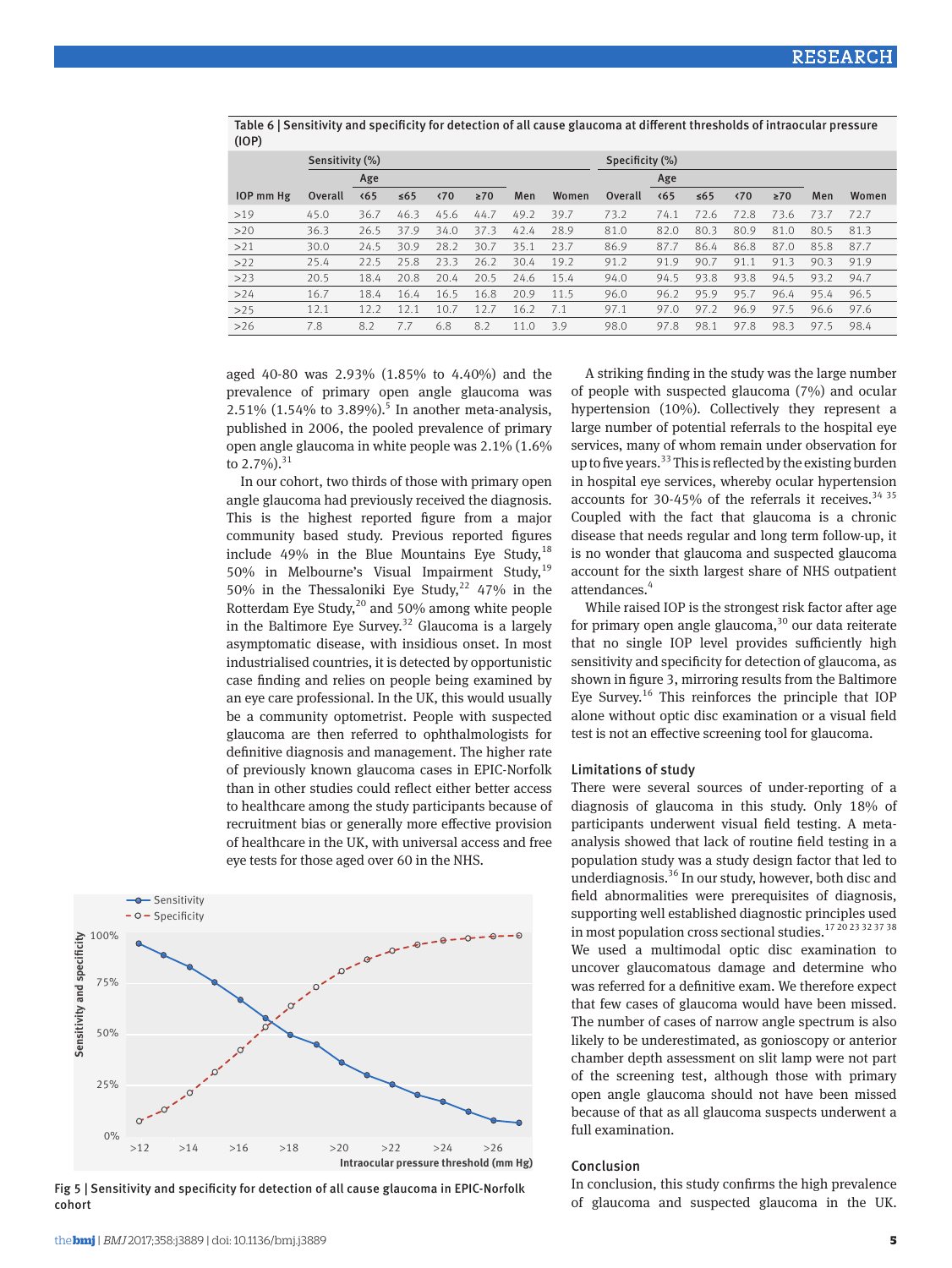We have reported the IOP distribution among the population and among those with glaucoma, confirming its poor case finding performance. These findings will be useful in the planning of ophthalmic services in the UK and help to revaluate the use of IOP in making referrals from the community to the hospital eye services.

We thank Haogang Zhu for his help in extracting visual field data, Pak Sang Lee for his technical assistance with the EPIC-Norfolk Eye Study, and Ananth Viswanathan FRCOphth for providing one of the visual field analysers used in this study.

Contributors: MPYC analysed and interpreted the data and drafted the manuscript. PIF and DCB contributed to the conception and design of the study and to data collection. APK and JLYY contributed to data collection and interpretation. DGH contributed to the conception and design of the study and to data interpretation. JMB contributed to data interpretation. RL contributed to the design of the study and to data management. SH contributed to the design of the study. ND contributed to the design of the study and to data acquisition. KTK contributed to the conception and design of the study and to data interpretation. All authors read and critically revised the manuscript and approved the final manuscript. MPYC and PJF are guarantors.

Funding: EPIC-Norfolk infrastructure and core functions are supported by grants from the Medical Research Council (G0401527) and Cancer Research UK (C864/A8257). The clinic for the third health examination was funded by Research into Ageing (262). MPYC was supported by a joint Medical Research Council/Royal College of Ophthalmologists clinical training fellowship (G1001939/1) and the International Glaucoma Association. APK was a Wellcome Trust clinical research fellow (094791Z/10/Z). DGH, PJF, and JB were supported by the National Institute for Health Research (NIHR) Biomedical Research Centre based at Moorfields Eye Hospital NHS Foundation Trust and University College London Institute of Ophthalmology, and PF received additional support from The Richard Desmond Charitable Trust. The views expressed in the publication are those of the authors and not necessarily those of the Department of Health.

Competing interests: All authors have completed the ICMJE uniform disclosure form at www.icmje.org/coi\_disclosure.pdf and report: DFG has received personal fees from Aerie, Alimera, Allergan, Quark, Quethera, Santen, Santhera, Sensimed, grants and personal fees from Alcon, Pfizer, and grants from NIHR i4i programme outside the submitted work, and has a patent contact lens tonometer pending; PJF reports an unrestricted grant from Alcon (US) and grants and personal fees from Allergan (UK) and Zeiss (EU); no support from any organisation for the submitted work; no financial relationships with any organisations that might have an interest in the submitted work in the previous three years; no other relationships or activities that could appear to have influenced the submitted work.

Ethical approval: The work was approval by the East Norfolk and Waverney NHS research governance committee (2005EC07L) and the Norfolk research ethics committee (05/Q0101/191).

Data sharing: Requests for data sharing/access should be submitted to the EPIC Management Committee via Mrs Shabina Hayat (sah63@ medschl.cam.ac.uk). Applications will be judged on a case by case basis, determined by the scientific merit, in line with MRC guidelines (https://www.mrc.ac.uk/publications/browse/mrc-policy-andguidance-on-sharing-of-research-data-from-population-and-patientstudies/).

Transparency: The lead author (the manuscript's guarantor) affirms that the manuscript is an honest, accurate, and transparent account of the study being reported; that no important aspects of the study have been omitted; and that any discrepancies from the study as planned (and, if relevant, registered) have been explained.

This is an Open Access article distributed in accordance with the terms of the Creative Commons Attribution (CC BY 4.0) license, which permits others to distribute, remix, adapt and build upon this work, for commercial use, provided the original work is properly cited. See: http://creativecommons.org/licenses/by/4.0/

- 1 World Health Organization. Fact Sheet No. 282. Visual impairment and blindness June 2012. http://www.who.int/mediacentre/ factsheets/fs282/en.
- 2 Bunce C, Xing W, Wormald R. Causes of blind and partial sight certifications in England and Wales: April 2007-March 2008. *Eye (Lond)* 2010;24:1692-9. doi:10.1038/eye.2010.122
- 3 Foster PJ, Buhrmann R, Quigley HA, Johnson GJ. The definition and classification of glaucoma in prevalence surveys. *Br J Ophthalmol* 2002;86:238-42. doi:10.1136/bjo.86.2.238
- 4 Health and Social Care Information Centre. Hospital outpatient acitivity-2014-15:primary diagnosis Dec 2015. http://digital.nhs.uk/ article/2021/Website-Search?productid=19879&q=outpatient+acti vity&sort=Relevance&size=10&page=1&area=both - top.
- Tham YC, Li X, Wong TY, Quigley HA, Aung T, Cheng CY. Global prevalence of glaucoma and projections of glaucoma burden through 2040: a systematic review and meta-analysis. *Ophthalmology* 2014;121:2081-90. doi:10.1016/j. ophtha.2014.05.013
- 6 de Voogd S, Ikram MK, Wolfs RC, Jansonius NM, Hofman A, de Jong PT. Incidence of open-angle glaucoma in a general elderly population: the Rotterdam Study. *Ophthalmology* 2005;112:1487- 93. doi:10.1016/j.ophtha.2005.04.018
- 7 Nemesure B, Honkanen R, Hennis A, Wu SY, Leske MC. Barbados Eye Studies Group. Incident open-angle glaucoma and intraocular pressure. *Ophthalmology* 2007;114:1810-5. doi:10.1016/j. ophtha.2007.04.003
- Leske MC, Heijl A, Hyman L, Bengtsson B, Dong L, Yang Z. EMGT Group. Predictors of long-term progression in the early manifest glaucoma trial. *Ophthalmology* 2007;114:1965-72. doi:10.1016/ j.ophtha.2007.03.016
- Sommer A, Tielsch JM, Katz J, et al. Relationship between intraocular pressure and primary open angle glaucoma among white and black Americans. The Baltimore Eye Survey. *Arch Ophthalmol* 1991;109:1090-5. doi:10.1001/ archopht.1991.01080080050026
- 10 Day N, Oakes S, Luben R, et al. EPIC-Norfolk: study design and characteristics of the cohort. European Prospective Investigation of Cancer. *Br J Cancer* 1999;80(Suppl 1):95-103.
- 11 Khawaja AP, Chan MP, Hayat S, et al. The EPIC-Norfolk Eye Study: rationale, methods and a cross-sectional analysis of visual impairment in a population-based cohort. *BMJ Open* 2013;3:e002684. doi:10.1136/bmjopen-2013-002684
- 12 Luce DA. Determining in vivo biomechanical properties of the cornea with an ocular response analyzer. *J Cataract Refract Surg* 2005;31:156-62. doi:10.1016/j.jcrs.2004.10.044
- 13 Cook JA, Botello AP, Elders A, et al. Surveillance of Ocular Hypertension Study Group. Systematic review of the agreement of tonometers with Goldmann applanation tonometry. *Ophthalmology* 2012;119:1552-7. doi:10.1016/j. ophtha.2012.02.030
- 14 von Elm E, Altman DG, Egger M, Pocock SJ, Gøtzsche PC, Vandenbroucke JP. STROBE Initiative. Strengthening the Reporting of Observational Studies in Epidemiology (STROBE) statement: guidelines for reporting observational studies. *BMJ* 2007;335:806-8. doi:10.1136/bmj.39335.541782.AD
- 15 ONS. *Population estimates by single year of age and sex for local authorities in the UK, mid-2014* . Office for National Statitistics, 2015.
- 16 Tielsch JM, Katz J, Singh K, et al. A population-based evaluation of glaucoma screening: the Baltimore Eye Survey. *Am J Epidemiol* 1991;134:1102-10. doi:10.1093/oxfordjournals.aje.a116013
- 17 Varma R, Ying-Lai M, Francis BA, et al. Los Angeles Latino Eye Study Group. Prevalence of open-angle glaucoma and ocular hypertension in Latinos: the Los Angeles Latino Eye Study. *Ophthalmology* 2004;111:1439-48. doi:10.1016/j.ophtha.2004.01.025
- 18 Mitchell P, Smith W, Attebo K, Healey PR. Prevalence of openangle glaucoma in Australia. The Blue Mountains Eye Study. *Ophthalmology* 1996;103:1661-9. doi:10.1016/S0161- 6420(96)30449-1
- 19 Weih LM, Nanjan M, McCarty CA, Taylor HR. Prevalence and predictors of open-angle glaucoma: results from the visual impairment project. *Ophthalmology* 2001;108:1966-72. doi:10.1016/S0161- 6420(01)00799-0
- 20 Dielemans I, Vingerling JR, Wolfs RC, Hofman A, Grobbee DE, de Jong PT. The prevalence of primary open-angle glaucoma in a population-based study in The Netherlands. The Rotterdam Study. *Ophthalmology* 1994;101:1851-5. doi:10.1016/S0161- 6420(94)31090-6
- 21 Nizankowska MH, Kaczmarek R. Prevalence of glaucoma in the wroclaw population. The wroclaw epidemiological study. *Ophthalmic Epidemiol* 2005;12:363-71. doi:10.1080/09286580500212904
- 22 Topouzis F, Wilson MR, Harris A, et al. Prevalence of openangle glaucoma in Greece: the Thessaloniki Eye Study. *Am J Ophthalmol* 2007;144:511-9. doi:10.1016/j.ajo.2007.06.029
- 23 Foster PJ, Oen FT, Machin D, et al. The prevalence of glaucoma in Chinese residents of Singapore: a cross-sectional population survey of the Tanjong Pagar district. *Arch Ophthalmol* 2000;118:1105-11. doi:10.1001/archopht.118.8.1105
- 24 He M, Foster PJ, Ge J, et al. Prevalence and clinical characteristics of glaucoma in adult Chinese: a population-based study in Liwan District, Guangzhou. *Invest Ophthalmol Vis Sci* 2006;47:2782-8. doi:10.1167/iovs.06-0051